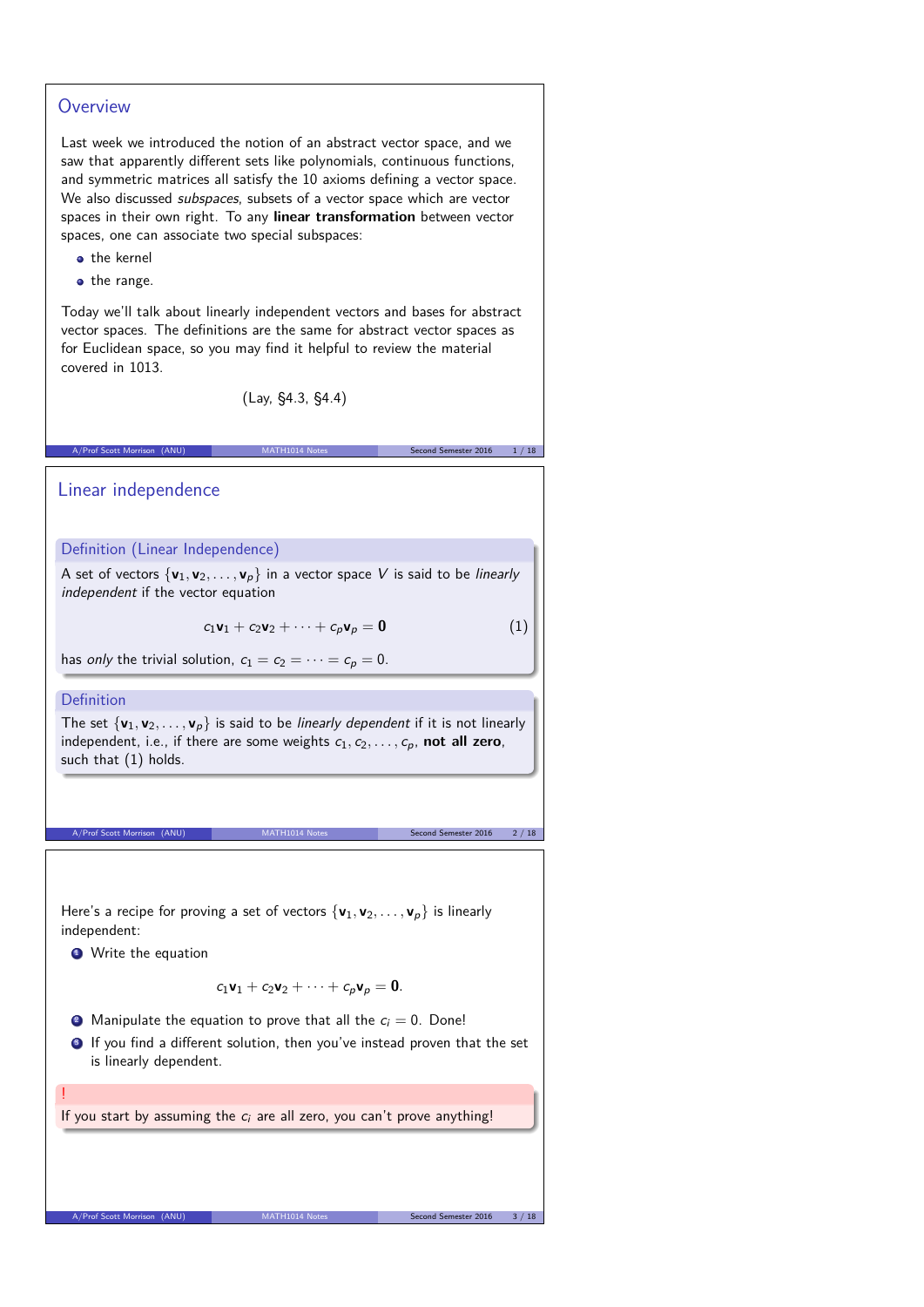#### Example 1

Show that the vectors  $2x + 3$ ,  $4x^2$ , and  $1 + x$  are linearly independent in  $\mathbb{P}_2$ .

**1** Set a linear combination of the given vectors equal to **0**:

$$
a(2x + 3) + b(4x^2) + c(1 + x) = 0.
$$

**2** Now manipulate the equation to see what coefficients are possible:

$$
(3a + c) + (2a + c)x + 4bx^2 = 0.
$$

This implies

$$
3a + c = 0
$$
  

$$
2a + c = 0
$$
  

$$
4b = 0
$$

But the only solution to this system is  $a = b = c = 0$ , so the given vectors are linearly independent.

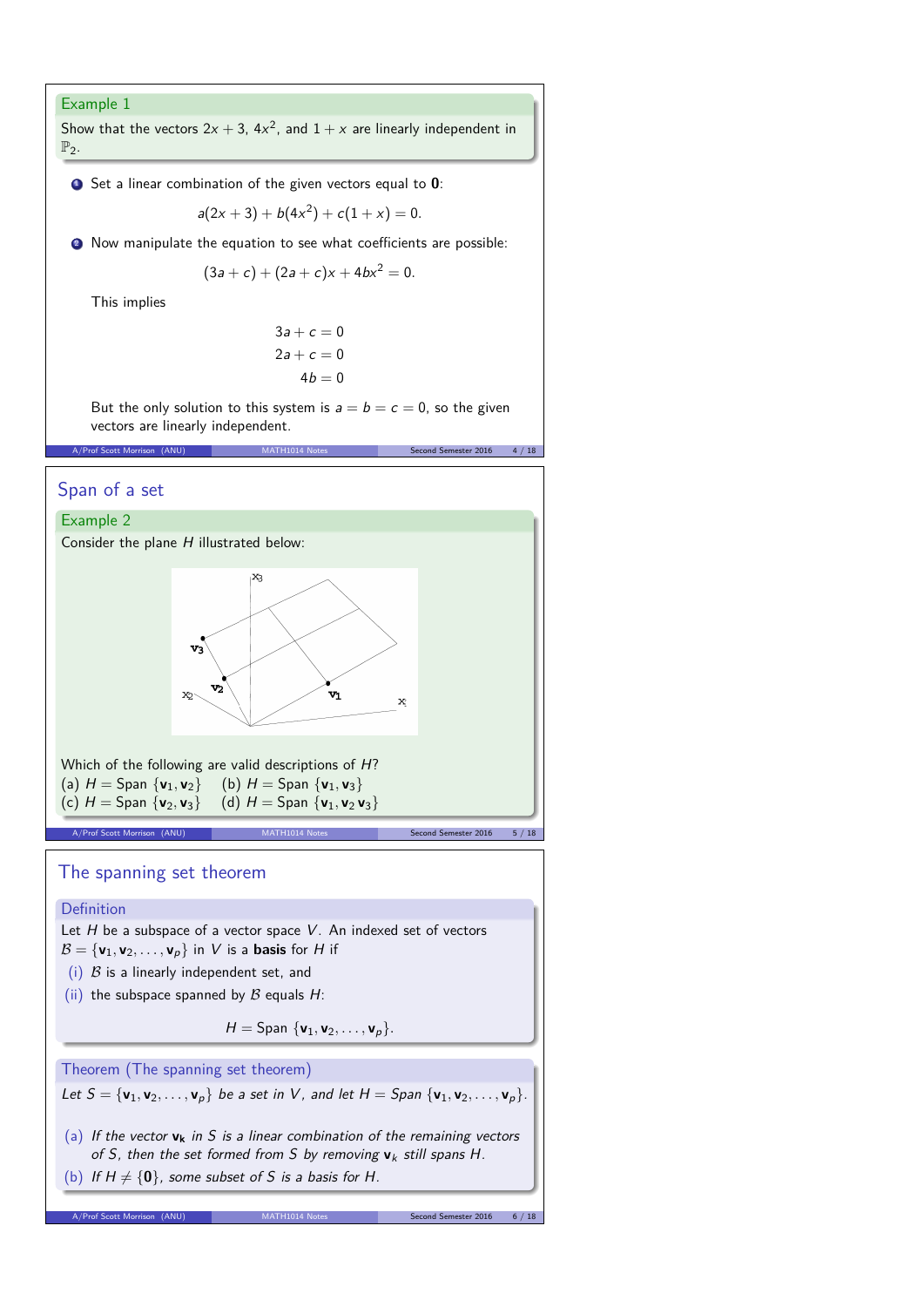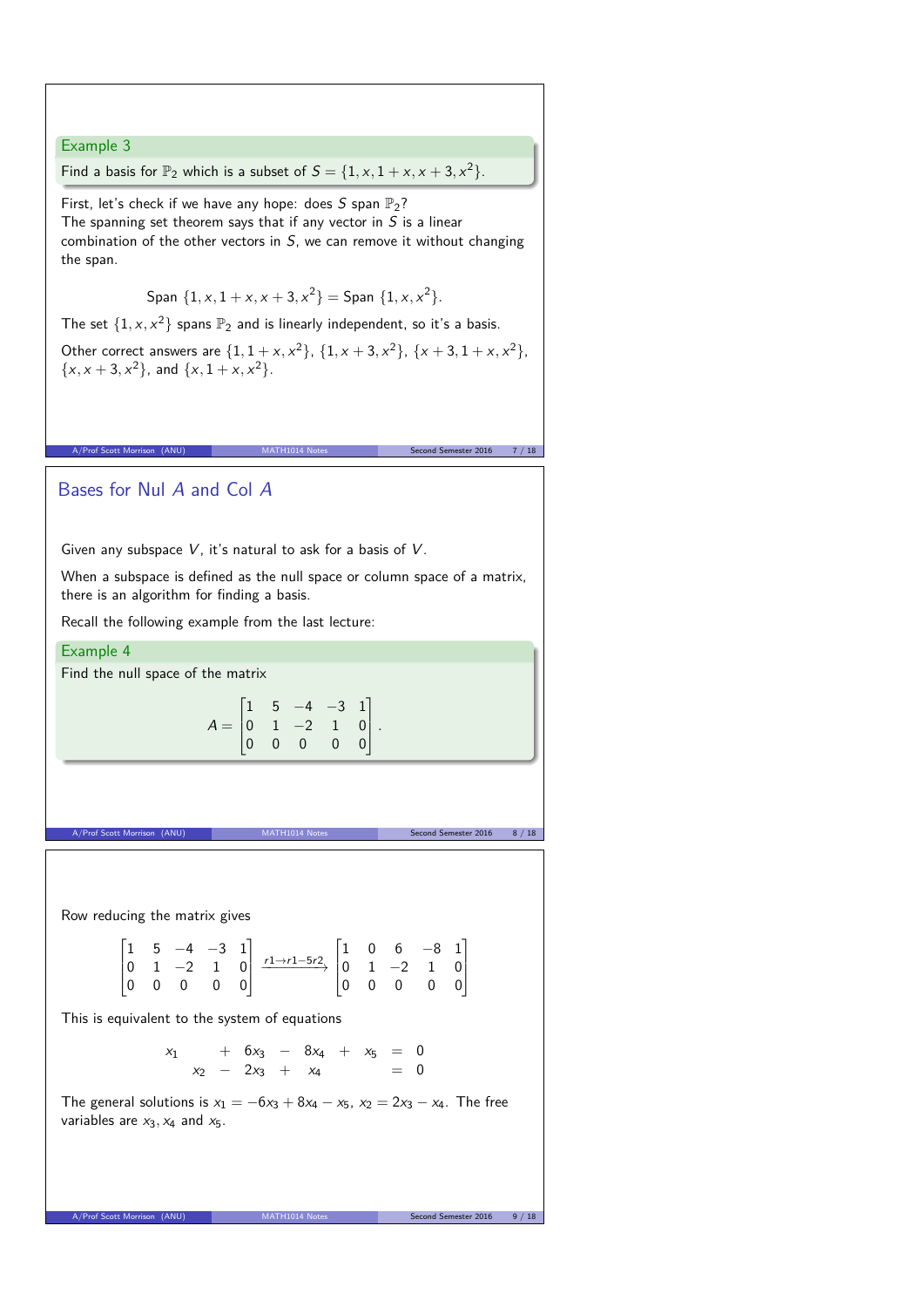We express the general solution in vector form:

$$
\begin{bmatrix} x_1 \\ x_2 \\ x_3 \\ x_4 \\ x_5 \end{bmatrix} = \begin{bmatrix} -6x_3 + 8x_4 - x_5 \\ 2x_3 - x_4 \\ x_3 \\ x_4 \\ x_5 \end{bmatrix}
$$

$$
= x_3 \begin{bmatrix} -6 \\ 2 \\ 1 \\ 0 \\ 0 \end{bmatrix} + x_4 \begin{bmatrix} 8 \\ -1 \\ 0 \\ 1 \\ 0 \end{bmatrix} + x_5 \begin{bmatrix} -1 \\ 0 \\ 0 \\ 0 \\ 1 \end{bmatrix}
$$

$$
+ x_5 \begin{bmatrix} -1 \\ 0 \\ 0 \\ 1 \\ 0 \end{bmatrix}
$$

We get a vector for each free variable, and these form a spanning set for Nul A. In fact, this spanning set is linearly independent, so it's a basis.<br>A/Prof Scott Morrison (ANU) MATH1014 Notes second Semester 2016 A/Prof Scott Morrison (ANU) MATH1014 Notes Second Semester 2016 10 / 18

# A basis for Col A

#### Theorem

The pivot columns of a matrix A form a basis for Col A.

Although we won't prove this is true, we'll see why it should be plausible using this example.

Example 5

We find a basis for Col A, where

$$
A = \begin{bmatrix} a_1 & a_2 & \cdots & a_5 \end{bmatrix}
$$
  
= 
$$
\begin{bmatrix} 1 & 0 & 6 & -3 & 0 \\ 4 & 3 & 33 & -6 & 8 \\ 2 & -1 & 9 & -8 & -4 \\ -2 & 2 & -6 & 10 & 2 \end{bmatrix}
$$

We row reduce A to get  
\n
$$
A = \begin{bmatrix} 1 & 0 & 6 & -3 & 0 \\ 4 & 3 & 33 & -6 & 8 \\ 2 & -1 & 9 & -8 & -4 \\ -2 & 2 & -6 & 10 & 2 \end{bmatrix} \rightarrow \begin{bmatrix} 1 & 0 & 6 & -3 & 0 \\ 0 & 1 & 3 & 2 & 0 \\ 0 & 0 & 0 & 0 & 1 \\ 0 & 0 & 0 & 0 & 0 \end{bmatrix} = B
$$

A/Prof Scott Morrison (ANU) MATH1014 Notes Second Semester 2016 11 / 18

$$
\begin{bmatrix} \textbf{a}_1 & \textbf{a}_2 & \cdots & \textbf{a}_5 \end{bmatrix} \rightarrow \begin{bmatrix} \textbf{b}_1 & \textbf{b}_2 & \cdots & \textbf{b}_5 \end{bmatrix}
$$

Note that

**b**<sub>3</sub> =  $6b_1 + 3b_2$  and  $b_4 = -3b_1 + 2b_2$ 

We can check that

 $a_3 = 6a_1 + 3a_2$  and  $a_4 = -3a_1 + 2a_2$ 

 $\frac{1}{2}$  Morrison (Anu) Mathematical Semester 2016 12

Elementary row operations do not affect the linear dependence relationships among the columns of the matrix.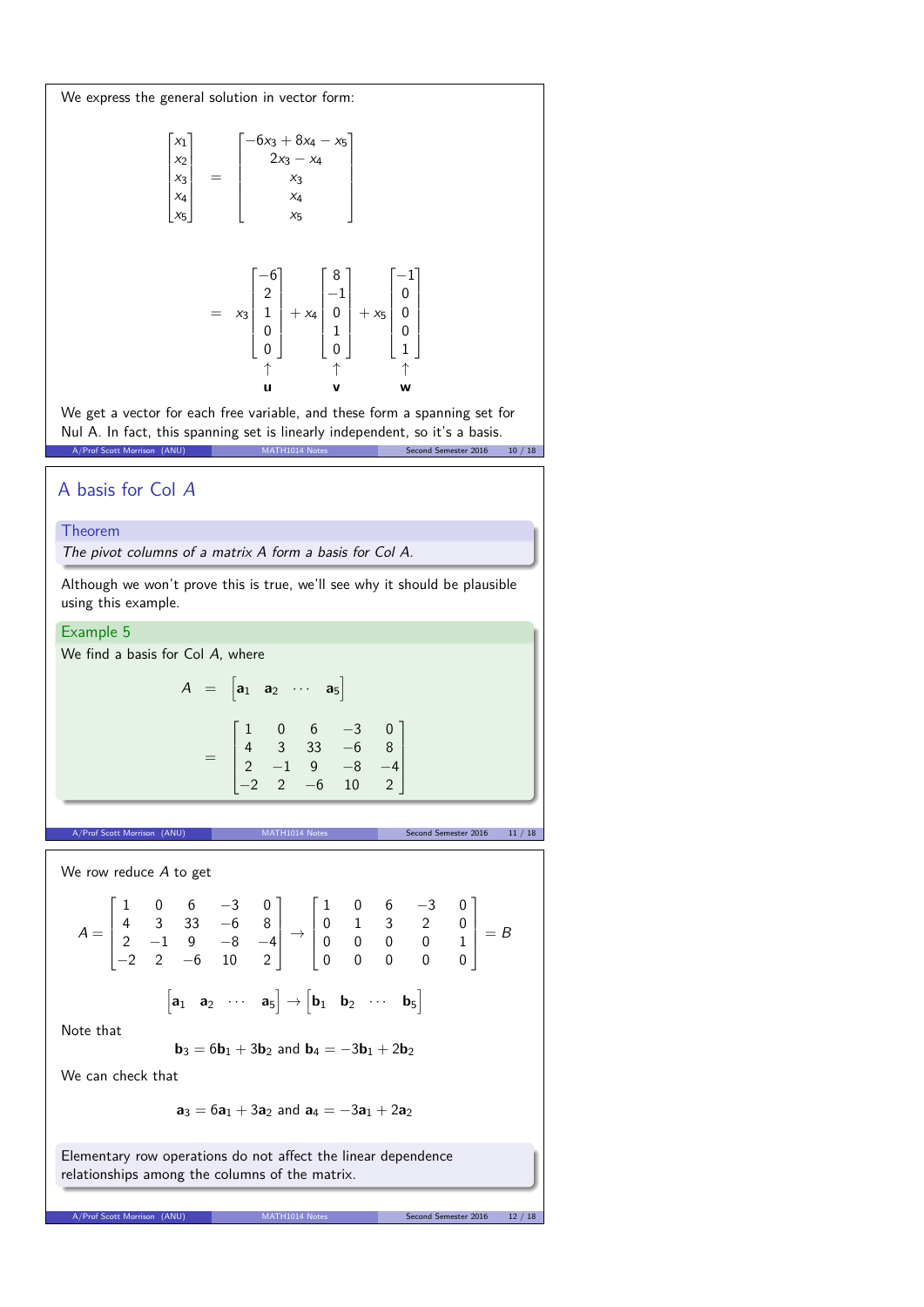